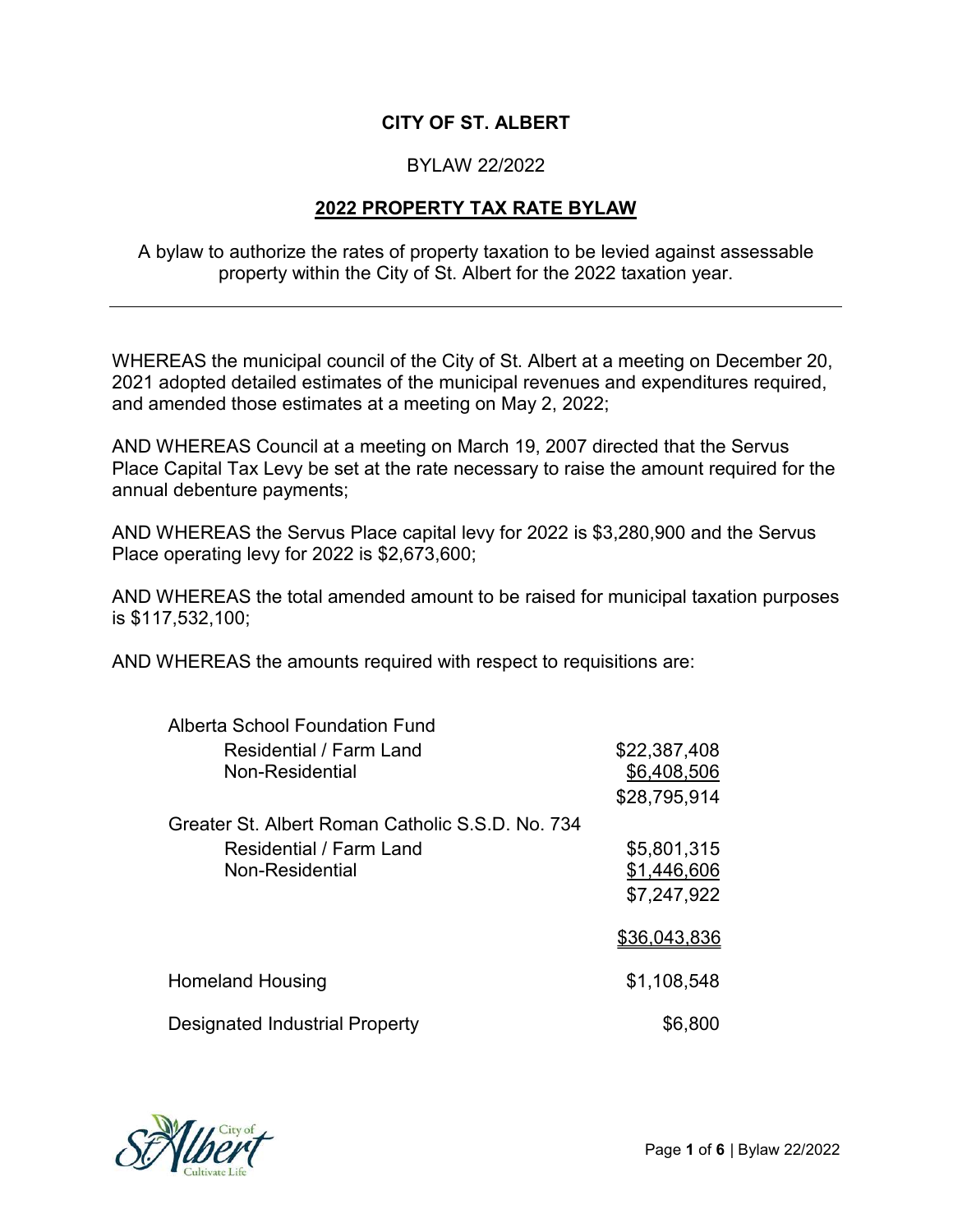AND WHEREAS the Council of the City of St. Albert is required each year to levy taxes on the assessed value of all property, including any supplementary assessment AND WHEREAS the Council of the City of St. Albert is required each year to levy taxes<br>on the assessed value of all property, including any supplementary assessment<br>prepared under Bylaw 14/2020, at tax rates sufficient to m expenditures and the requisitions; AND WHEREAS the Council of the City of St. Albert is required each year to levy taxes<br>on the assessed value of all property, including any supplementary assessment<br>prepared under Bylaw 14/2020, at tax rates sufficient to m AND WHEREAS the Council of the City of St. Albert is required each year to levy taxes<br>on the assessed value of all property, including any supplementary assessment<br>experad under Bylav 14/2020, at lax rates sufficient to me AND WHEREAS the Council of the City of St. Albert is required each year to levy<br>on the assessed value of all property, including any supplementary assessment<br>prepared under Bylaw 14/2020, at tax rates sufficient to meet t

AND WHEREAS the Council is authorized to classify assessed property, and to establish different rates of taxation in respect to each class of property, subject to the Municipal Government Act, R.S.A. 2000, C.M-26;

from taxation such machinery and equipment used for manufacturing or processing ("Machinery and Equipment");

must assess and tax, in accordance with Sturgeon County's rates, annexed property ("annexed land") as if it remained in Sturgeon County; and Municipal Covernment Act allows Council, by bylaw, to exempt<br>
AND WHEREAS the *Municipal Government Act* allows Council, by bylaw, to exempt<br>
from taxation such machinery and equipment used for manufacturing or processing<br>

AND WHEREAS the assessed value of all taxable property in the City of St. Albert as

| <u>cu unuci Dylaw 14/2020, at tax rates sunicient to nicet the estimated</u><br>ditures and the requisitions;                                                                                                    |                                  |  |  |  |  |  |
|------------------------------------------------------------------------------------------------------------------------------------------------------------------------------------------------------------------|----------------------------------|--|--|--|--|--|
| VHEREAS the Council is authorized to classify assessed property, and to<br>ish different rates of taxation in respect to each class of property, subject to the<br>ipal Government Act, R.S.A. 2000, C.M-26;     |                                  |  |  |  |  |  |
| VHEREAS the <i>Municipal Government Act</i> allows Council, by bylaw, to exempt<br>axation such machinery and equipment used for manufacturing or processing<br>ninery and Equipment");                          |                                  |  |  |  |  |  |
| VHEREAS Annexation Order O.C. 362/2021 mandates that until 2065 the City<br>issess and tax, in accordance with Sturgeon County's rates, annexed property<br>xed land") as if it remained in Sturgeon County; and |                                  |  |  |  |  |  |
| VHEREAS the assessed value of all taxable property in the City of St. Albert as<br>on the 2021 assessment roll is:                                                                                               |                                  |  |  |  |  |  |
|                                                                                                                                                                                                                  | <b>Taxable Assessment</b>        |  |  |  |  |  |
| <b>Residential / Farm Land</b>                                                                                                                                                                                   | \$<br>11,030,971,940             |  |  |  |  |  |
| Non-Residential                                                                                                                                                                                                  | 2,005,299,920<br>\$              |  |  |  |  |  |
| Total                                                                                                                                                                                                            | $\mathfrak{L}$<br>13,036,271,860 |  |  |  |  |  |
| THEREFORE, the Council of the City of St. Albert ENACTS AS FOLLOWS:                                                                                                                                              |                                  |  |  |  |  |  |

# LEVY RATES OF TAXATION

1. DWHEREAS Annexation Order O.C. 362/2021 mandates that until 2065 the City<br>
1. The following tax rates are hereby Structure with Sturgeon County's rates, annexed property<br>
1. DWHEREAS the assessed value of all taxable p value of taxable property shown on the assessment roll for the City of St. Albert and against the assessed value of taxable property for which a supplementary assessment has been prepared under Bylaw 14/2020;

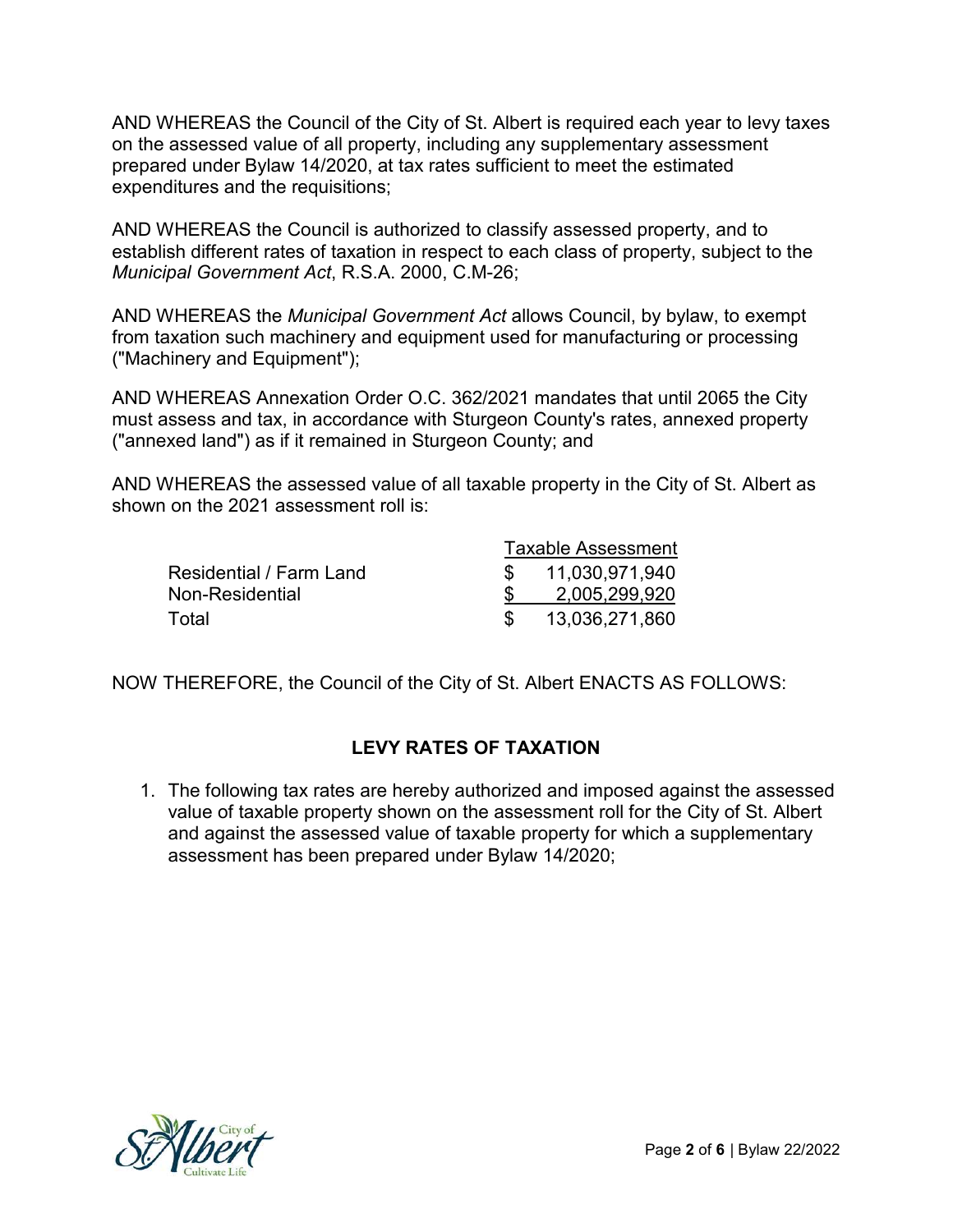## MUNICIPAL PROPERTY TAX

|                                                              |                 | <b>Tax Levy</b> |               | <b>Assessment</b> | <b>Tax Rate (Mills)</b> |
|--------------------------------------------------------------|-----------------|-----------------|---------------|-------------------|-------------------------|
| <b>General Municipal (including Servus Place Operating)</b>  |                 |                 |               |                   |                         |
| Residential / Farm Land                                      | \$              | 90,411,063      | \$            | 11,004,286,280    | 8.21599                 |
| Non-Residential                                              | \$              | 23,633,443      |               | \$ 1,998,945,380  | 11.82296                |
|                                                              | \$              | 114,044,506     | Ŝ             | 13,003,231,660    |                         |
| General Municipal - Vacant Residential Lands - Bylaw 32/2015 |                 |                 |               |                   |                         |
| Residential / Farm Land                                      | \$              | 50,456          | \$            | 4,913,000         | 10.26999                |
| Non-Residential                                              | S               |                 | $\frac{1}{3}$ |                   | n/a                     |
|                                                              | Ŝ.              | 50,456          |               | 4,913,000         |                         |
| Servus Credit Union Place - Capital                          |                 |                 |               |                   |                         |
| Residential / Farm Land                                      | \$              | 2,776,728       | \$            | 11,009,199,280    | 0.25222                 |
| Non-Residential                                              | $\frac{1}{2}$   | 504,172         | \$            | 1,998,945,380     | 0.25222                 |
|                                                              | \$              | 3,280,900       | \$            | 13,008,144,660    |                         |
|                                                              | <b>Tax Levy</b> |                 |               | <b>Assessment</b> | <b>Tax Rate (Mills)</b> |
| 2022 Annexed Properties (Order in Council 362/2021)          |                 |                 |               |                   |                         |
| Residential                                                  | \$              | 68,813          | \$            | 18,545,360        | 3.71050                 |
| <b>Residential Vacant</b>                                    | \$              | 15,798          |               | 2,604,000         | 6.06690                 |
| Farm Land                                                    | \$              | 5,121           | <b>99 69</b>  | 623,300           | 8.21599                 |
| Non-Residential                                              | \$              | 66,506          | \$            | 6,354,540         | 10.46590                |
|                                                              | \$              | 156,238         | \$            | 28,127,200        |                         |
| <b>Total</b>                                                 | \$              | 117,532,100     | \$            | 13,036,271,860    |                         |

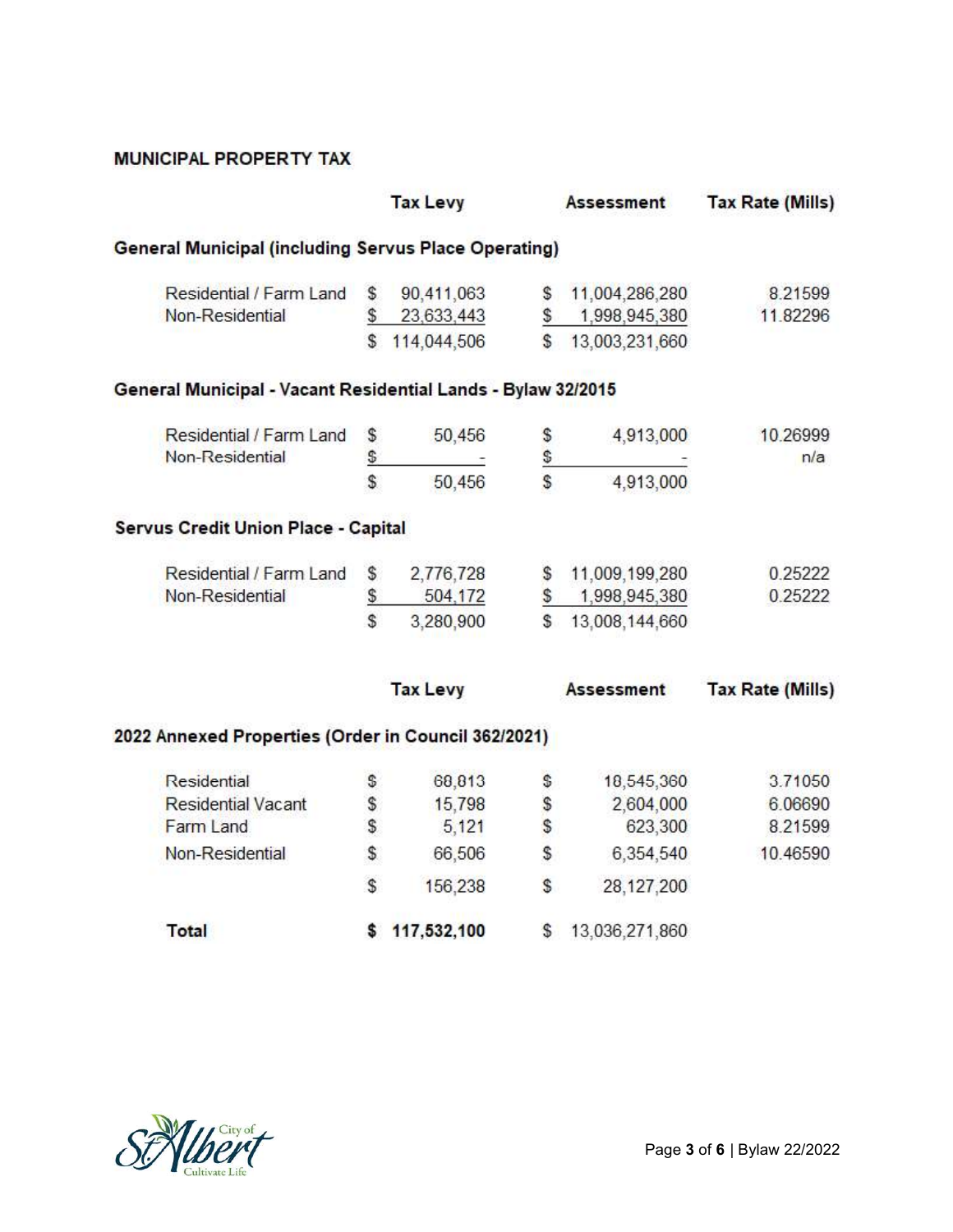## **EDUCATION PROPERTY TAX**

#### **Alberta School Foundation Fund**

|                                                  |               | <b>Tax Levy</b> |               | Assessment     | Tax Rate (Mills) |
|--------------------------------------------------|---------------|-----------------|---------------|----------------|------------------|
| Residential / Farm Land                          | \$            | 22,387,408      | \$            | 8,760,754,930  | 2.55542          |
| Non-Residential                                  | \$            | 6,408,506       | \$            | 1,623,113,240  | 3.94828          |
|                                                  | Ŝ             | 28,795,914      | \$            | 10,383,868,170 |                  |
| Greater St. Albert Roman Catholic S.S.D. No. 734 |               |                 |               |                |                  |
| Residential / Farm Land                          | \$            | 5,801,315       |               | 2,270,200,310  | 2.55542          |
| Non-Residential                                  | $\frac{1}{s}$ | 1,446,606       | $\frac{1}{3}$ | 366,389,030    | 3.94828          |
|                                                  |               | 7,247,921       |               | 2,636,589,340  |                  |
| <b>Total</b>                                     | \$            | 36,043,835      | s             | 13,020,457,510 |                  |
| <b>Homeland Housing Requisition</b>              |               |                 |               |                |                  |
| Residential / Farm Land                          | \$            | 878,824         | \$            | 11,030,955,240 | 0.07967          |
| Non-Residential                                  | <b>S</b><br>S | 229,724         | $\mathbb{S}$  | 1,989,502,270  | 0.11547          |
|                                                  |               | 1,108,548       | \$            | 13,020,457,510 |                  |
| Designated Industrial Property (DIP) Requisition |               |                 |               |                |                  |
| Non-Residential                                  | s             | 6,800           | S             | 88,774,820     | 0.07660          |
| <b>Total All Levy Types</b>                      | \$            | 154,691,283     |               |                |                  |

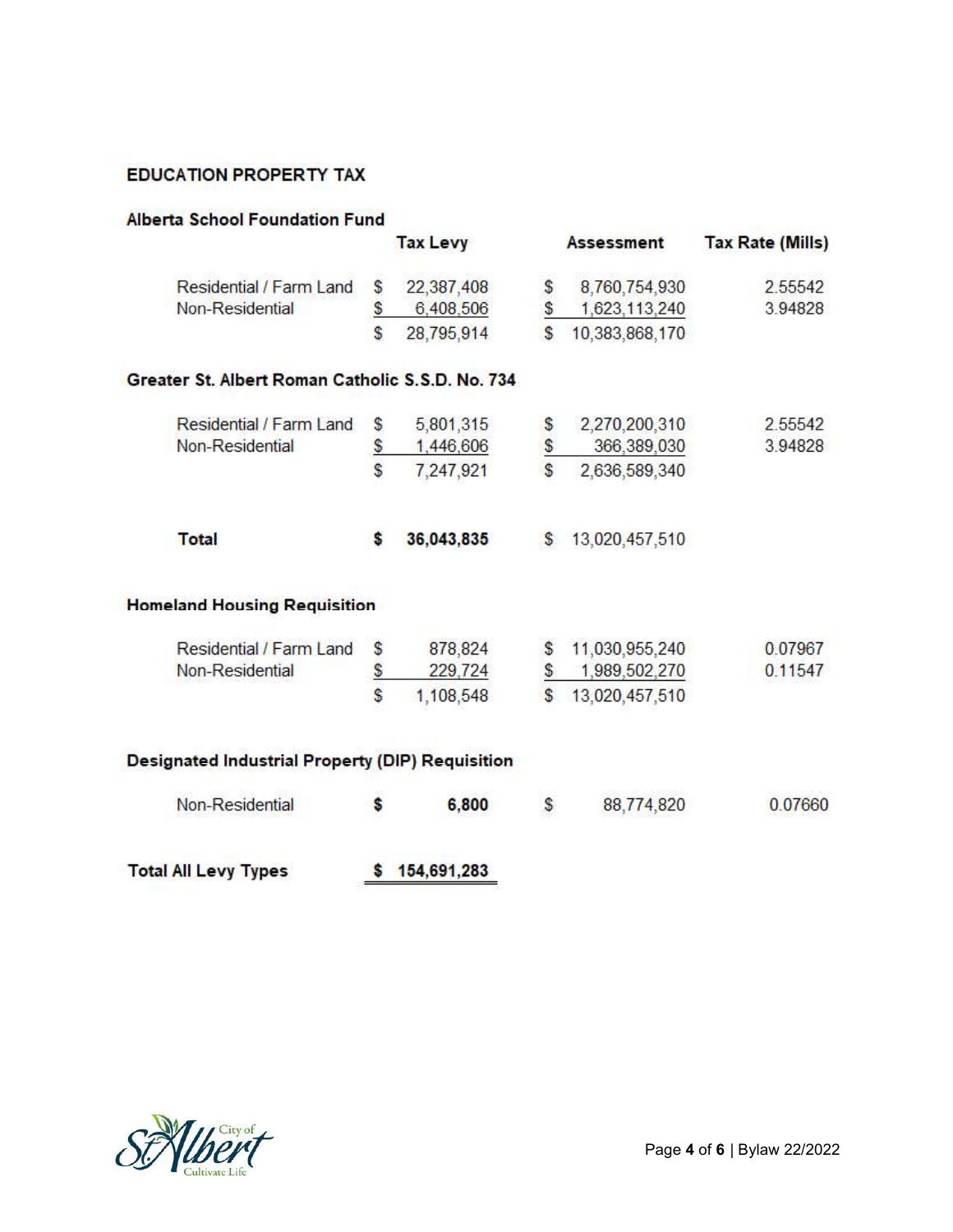2. The numerical values under the column "Tax Rate (Mills)" in paragraph one of this bylaw are tax rates expressed in number of dollars for every thousand dollars of assessed property value. this bylaw are tax rates expressed in number of dollars for every thousand dollars of assessed property value. 2. The numerical values under the column "Tax Rate (Mills)" in p<br>this bylaw are tax rates expressed in number of dollars for eve<br>of assessed property value.<br> $\blacksquare$ <br> $\blacksquare$ <br>DEFINITIONS<br>3. In this Bylaw:<br>a. "Act" means the Funder of all the Municipal Government Act, R.S.A., 2000, c.M-26, and the Municipal Government Act, R.S.A., 2000, c.M-26, regulations thereunder, and all amendments thereto;<br>b. "City" means the Municipal Government Act, R.

## DEFINITIONS

- - regulations thereunder, and all amendments thereto;
- b. "Chief Administrative Officer" or "CAO" means the individual appointed by<br>
Support the municipal covernment Act, R.S.A., 2000, c.M-26,<br>
Fis Bylaw:<br>
a. "Act" means the *Municipal Government Act*, R.S.A., 2000, c.M-26,<br>
r merical values under the column "Tax Rate (Mills)" in paragraph one of<br>taw are tax rates expressed in number of dollars for every thousand dollars<br>ssed property value.<br>DEFINITIONS<br>"City" means the *Municipal Government Act* St. Albert; e numerical values under the column "Tax Rate (Mills)" in paragraph one of<br>
bylaw are tax rates expressed in number of dollars for every thousand dollars<br>
ssessed property value.<br>
<br> **DEFINITIONS**<br>
<br>
<br> **CHERE ADMINIST CONSE DEFINITIONS**<br>
a. "Act" means the *Municipal Government Act*, R.S.A., 2000, c.M-26,<br>
regulations thereunder, and all amendments thereto;<br>
b. "City" means the municipal corporation of the City of St. Albert, or where the<br>
c **DEFINITIONS**<br>
a. "Act" means the *Municipal Government Act*, R.S.A., 2000, c.M-26,<br>
regulations thereunder, and all amendments thereto;<br>
b. "City" means the municipal corporation of the City of St. Albert, or where the<br>
c 4. Should any provision of this bylaw be invalid, then the invalid provision shall be severed, and all amendments theretic,<br>b. "City" means the municipal corporation of the City of St. Albert, or where the<br>context so requi
- Council to the position of Chief Administrative Officer under section 205 of the Municipal Government Act; C. "Chief Administrative Officer" or "CAO" means the indication of Chief Administrative Officer und the *Municipal Government Act*;<br>
1. "Council" means the municipal Council of the City of St.<br>
1. "Machinery and Equipment"
	-
	-

severed, and the remainder of this bylaw shall be maintained.

# EFFECTIVE DATE